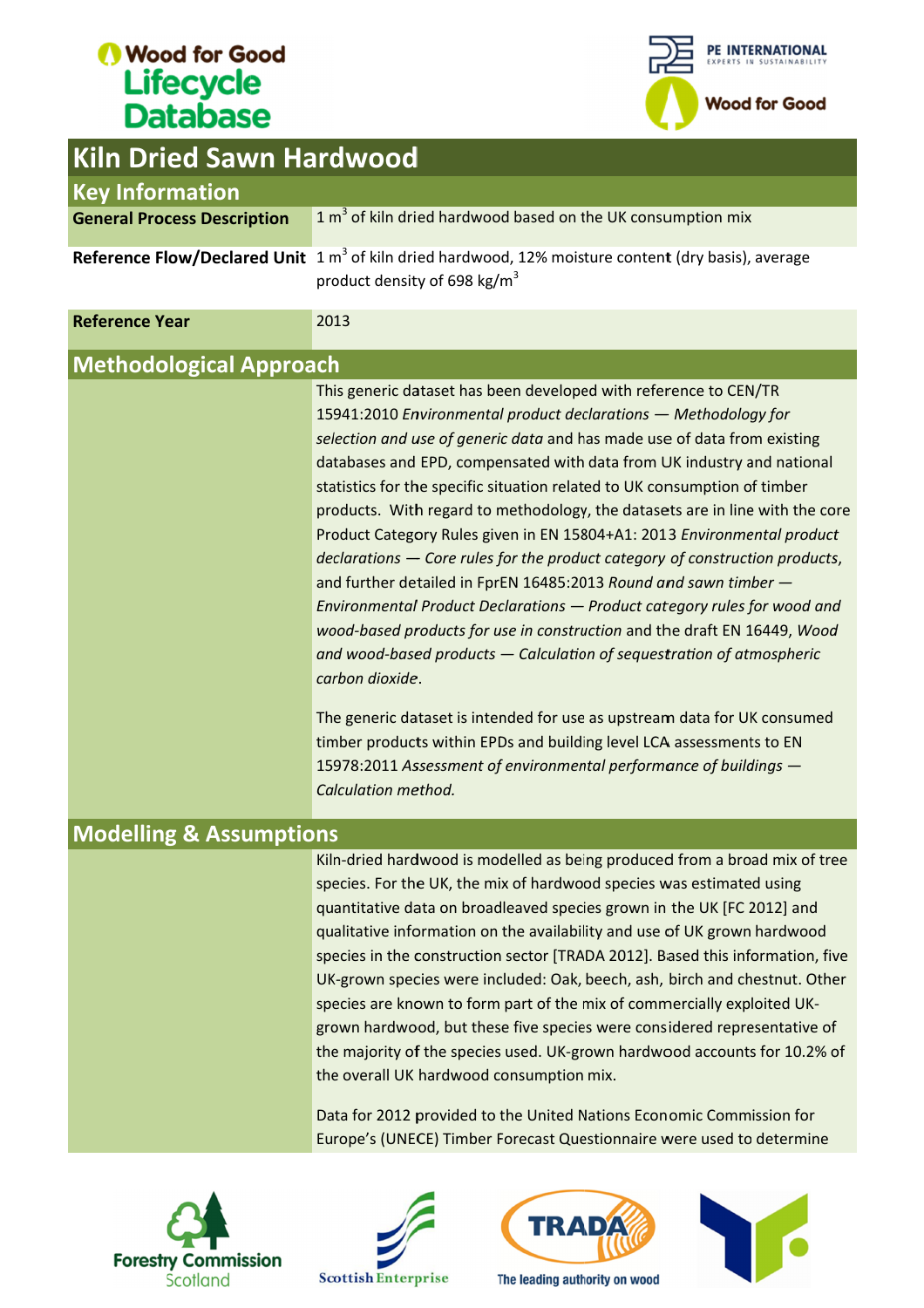

the split between UK produced and imported hardwood consumed in the UK [UNECE 2013]. Research compiled by Timbertrends on wood imports into the UK for 2012 was used to determine the countries of origin for imported hardwood [Timbertrends 2012]. the split between UK produced and imported hardwood consumed in the L<br>[UNECE 2013]. Research compiled by Timbertrends on wood imports into<br>the UK for 2012 was used to determine the countries of origin for imported<br>hardwood

Data on hardwood imported into the UK from Timbertrends were used to Data on hardwood imported into the UK from Timbertrends were used to<br>establish the species mix for imported hardwood and the countries of origin for temperate and tropical hardwood species.

For temperate hardwoods, the species listed were oak, beech, poplar, ash, maple and cherry. Maple and cherry accounted for only 2.2% of total imported temperate hardwood and so have been omitted from this assessment as they are unlikely to be significant to the overall results. imported temperate hardwood and so have been omitted from this assessment as they are unlikely to be significant to the overall results. Broader categories were listed for tropical hardwoods, many of which covered several species of tree. Here, indicative species were used to model each group. The species included in the assessment are: sapelli, teak, azobe, meranti and iroko. Hardwood in these categories accounted for 97% of tropical hard wood imports where the species was declared. meranti and iroko. Hardwood in these categories accounted for 97% of<br>tropical hard wood imports where the species was declared. Tropical<br>hardwood where the species was not declared accounted for 10% of total tropical hardwood imports. Broader categories were listed for tropical hardwoods, many of which<br>covered several species of tree. Here, indicative species were used to m<br>each group. The species included in the assessment are: sapelli, teak, az<br>merant the split between UK produced and imported hardwood consumed in the<br>[UNECE 2013]. Research compiled by Timbertrends on wood imports into<br>[UNECE 2013]. Research compiled by Timbertrends on wood imports into<br>hardwood [Timber erate and tropical hardwood species.<br>
berate hardwoods, the species listed were oak, beech, poplar, ash,<br>
and cherry. Maple and cherry accounted for only 2.2% of total<br>
and temperate hardwood and so have been omitted from then UK produced and imported hardwood consumed in the UK<br>
1. Research compiled by Timbertrends on wood imports into<br>
12 was used to determine the countries of origin for imported<br>
mbertrends 2012].<br>
wood imported into the Data on hardwood imported into the UK from Timbertrends were used to<br>establish the species mix for imported hardwood and the countries of ori<br>for temperate and tropical hardwood species.<br>For temperate and tropical hardwood the split between UK produced and imported hardwood consumed in the UK<br>(UNECE 2013). Research compiled by Timbertrends on wood imports into<br>the UK for 2012 was used to determine the countries of origin for imported<br>hardwoo In hardwood imported into the UK from Timbertrends were used<br>sh the species mix for imported hardwood and the countries of o<br>operate and tropical hardwood species.<br>nperate hardwoods, the species listed were oak, beech, pop covered several species of tree. Here, indicative species were used to model<br>each group. The species included in the assessment are: sapelli, teak, azobe,<br>meranti and iroko. Hardwood in these categories accounted for 97% o the UK for 2012 was used to determine the countries of origin for imported<br>hardwood [Timbertrends 2012].<br>Data on hardwood imported into the UK from Timbertrends were used to<br>establish the species mix for imported hardwood

Countries of origin were categorised in terms of temperate, tropical and "other sawn hardwood", but the data do not contain information on the country of origin for each individual species. Consequently, imported hardwoods are modelled as a temperate and tropical hardwood species mix "other sawn hardwood", but the data do not contain information on the<br>country of origin for each individual species. Consequently, imported<br>hardwoods are modelled as a temperate and tropical hardwood species mix<br>with corre temperate and tropical hardwoods (see table).







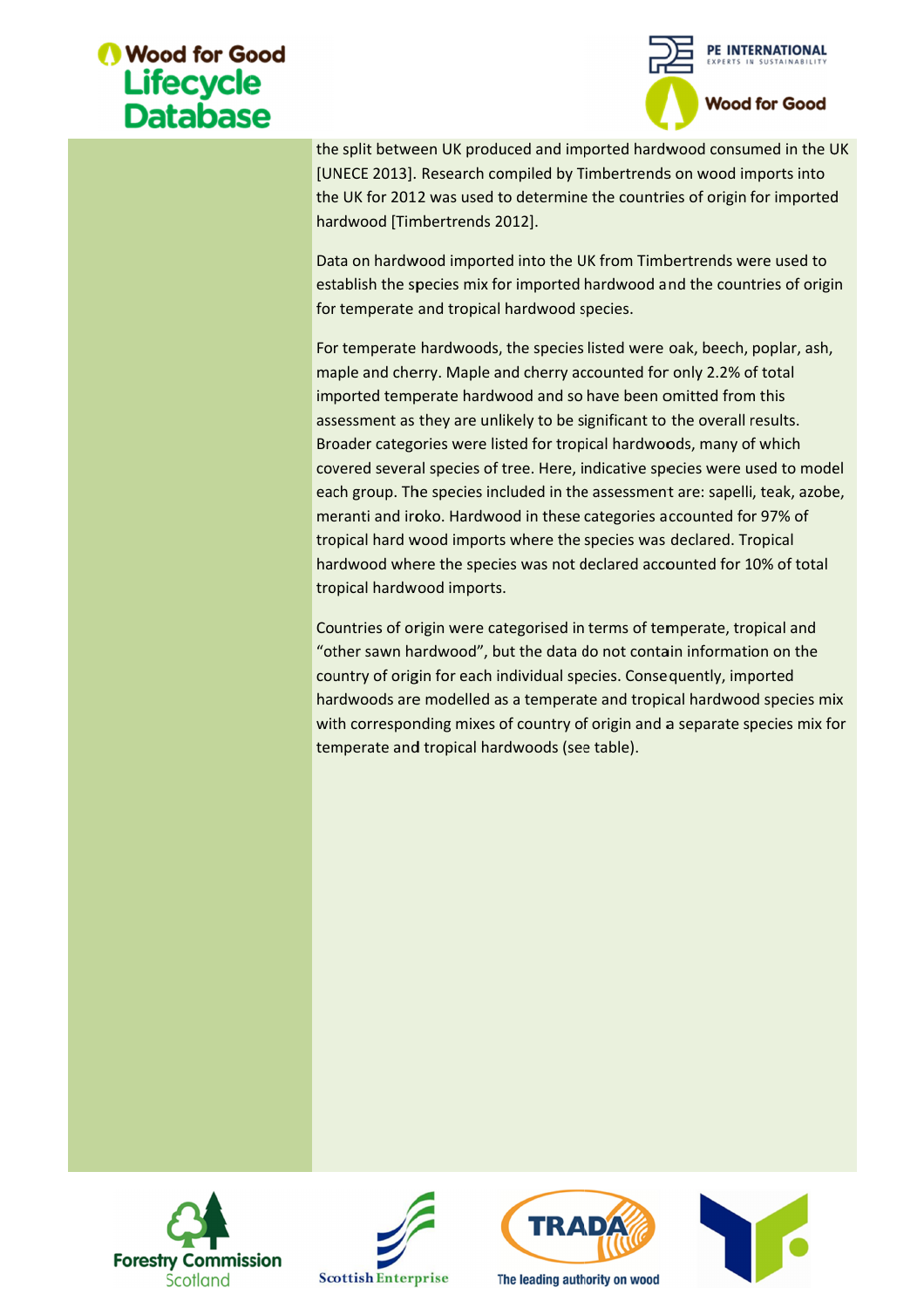

| 10.8%<br>4.5%<br>2.1%<br>2.1%<br>1.2%<br>0.4%<br>57.8%<br><b>USA</b><br>23.1%<br>7.1%<br>Italy<br>6.0%<br>France<br>4.9%<br>Germany<br>Latvia<br>4.1%<br>3.2%<br>Canada<br>Poland<br>2.2%<br>2.1%<br>Estonia<br><b>Ireland</b><br>1.7%<br><b>Finland</b><br>1.0%<br>0.8%<br><b>Austria</b><br><b>Belgium</b><br>0.8%<br>0.7%<br>Spain<br>32.0% |
|------------------------------------------------------------------------------------------------------------------------------------------------------------------------------------------------------------------------------------------------------------------------------------------------------------------------------------------------|
| <b>Production Country Mix</b>                                                                                                                                                                                                                                                                                                                  |
|                                                                                                                                                                                                                                                                                                                                                |
|                                                                                                                                                                                                                                                                                                                                                |
|                                                                                                                                                                                                                                                                                                                                                |
|                                                                                                                                                                                                                                                                                                                                                |
|                                                                                                                                                                                                                                                                                                                                                |
|                                                                                                                                                                                                                                                                                                                                                |
|                                                                                                                                                                                                                                                                                                                                                |
|                                                                                                                                                                                                                                                                                                                                                |
|                                                                                                                                                                                                                                                                                                                                                |
|                                                                                                                                                                                                                                                                                                                                                |
|                                                                                                                                                                                                                                                                                                                                                |
|                                                                                                                                                                                                                                                                                                                                                |
|                                                                                                                                                                                                                                                                                                                                                |
|                                                                                                                                                                                                                                                                                                                                                |
|                                                                                                                                                                                                                                                                                                                                                |
|                                                                                                                                                                                                                                                                                                                                                |
|                                                                                                                                                                                                                                                                                                                                                |
|                                                                                                                                                                                                                                                                                                                                                |
|                                                                                                                                                                                                                                                                                                                                                |
|                                                                                                                                                                                                                                                                                                                                                |
|                                                                                                                                                                                                                                                                                                                                                |
| <b>Production Country Mix</b>                                                                                                                                                                                                                                                                                                                  |
| 12.5%<br>Cameroon                                                                                                                                                                                                                                                                                                                              |
| Malaysia<br>8.7%                                                                                                                                                                                                                                                                                                                               |
| <b>Ivory Coast</b><br>4.2%                                                                                                                                                                                                                                                                                                                     |
| Ghana<br>2.0%                                                                                                                                                                                                                                                                                                                                  |
| <b>Indonesia</b><br>1.4%                                                                                                                                                                                                                                                                                                                       |
|                                                                                                                                                                                                                                                                                                                                                |
| Rep. of<br>1.3%<br>Congo                                                                                                                                                                                                                                                                                                                       |
| 1.3%<br>Uruguay                                                                                                                                                                                                                                                                                                                                |
|                                                                                                                                                                                                                                                                                                                                                |







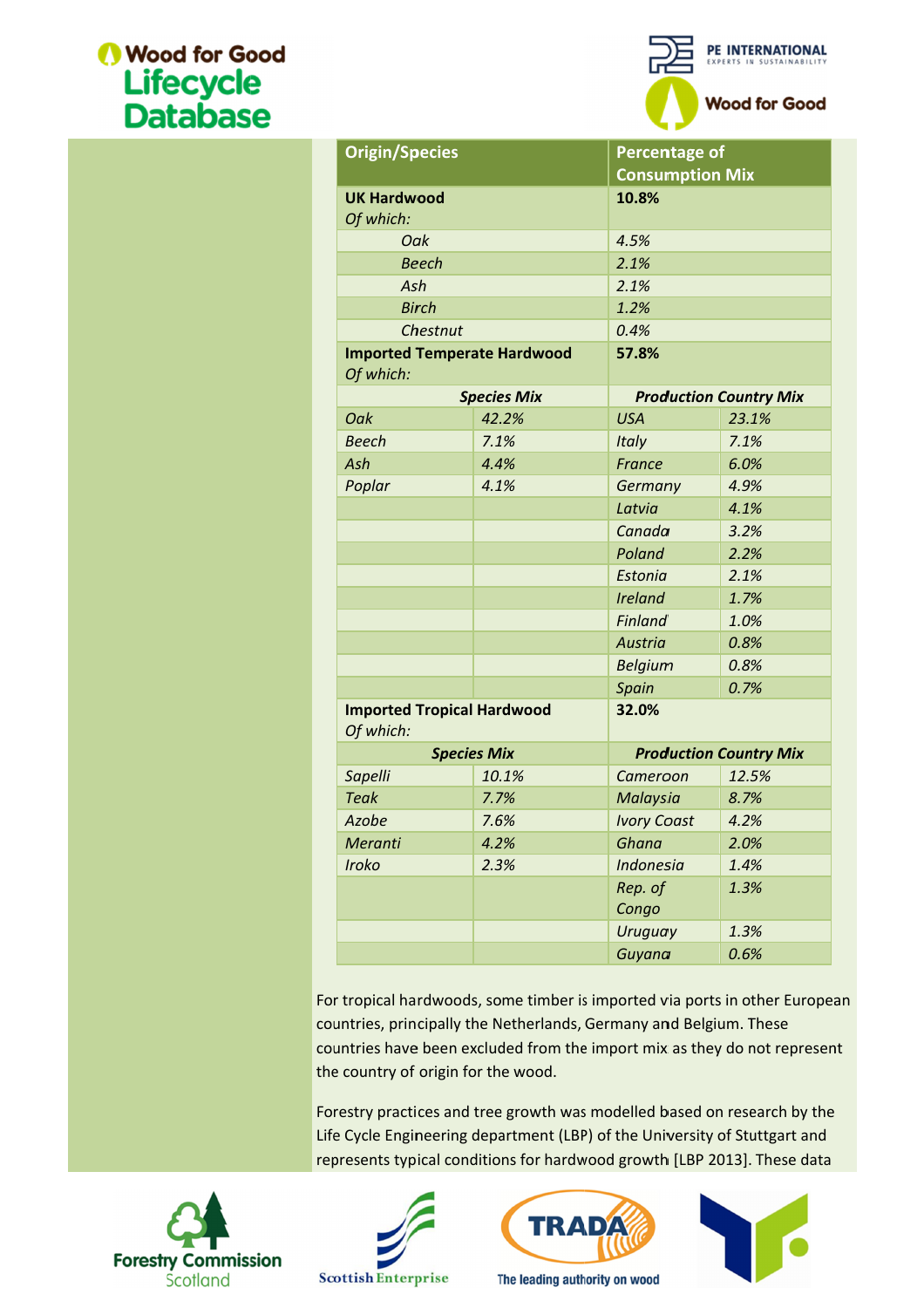

were adapted with country or region specific energy and fuel inputs. Wood<br>transported from the forest to sawmill was assumed to have an average<br>moisture content of 79%.<br>A mean transport distance of 101 km from forest to sa transported from the forest to sawmill was assumed to have an average moisture content of 79%.

A mean transport distance of 101 km from forest to sawmill is included for UK produced wood based on data from UK producers. For imported products<br>a transport distance of 100 km from forest to sawmill has been assumed.<br>Information from Wood First's industrial partners was used to model UK a transport distance of 100 km from forest to sawmill has been assumed.

Information from Wood First's industrial partners was used to model UK sawmills. This included information on the average consumption of power, sawmills. This included information on the average consumption of power,<br>thermal energy and fuel use per m<sup>3</sup> of sawn wood. Sawmills were split into mills with outputs greater than 50,000  $m^3$ , which account for 76% of UK production and mills with production of less than 50,000  $m^3$ , which account for the remaining 24%, with lower production mills modelled as having lower<br>biomass energy usage than larger mills.<br>Average splits of sawn wood, woodchips, sawdust and bark were also<br>provided by UK producers. Sawmill input biomass energy usage than larger mills. moisture content of 79%.<br>A mean transport distance of 101 km from forest to sawmil<br>UK produced wood based on data from UK producers. For<br>a transport distance of 100 km from forest to sawmill has l<br>Information from Wood Fi A mean transport distance of 101 km from forest to sawmill is included for UK produced wood based on data from UK producers. For imported products a transport distance of 100 km from forest to sawmill has been assumed.<br>In

Average splits of sawn wood, woodchips, sawdust and bark were also provided by UK producers. Sawmill inputs and outputs were allocated to individual sawmill products on the basis of price, with price ranges provided based on research into UK sawmills. Feedstock energy (the inherent energy contained in the wood) and sequestered carbon are allocated on a basis to the wood. production and mills with production of less than 50,000 m<sup>3</sup>, which account<br>for the remaining 24%, with lower production mills modelled as having lowe<br>biomass energy usage than larger mills.<br>Average splits of sawn wood, w wood, woodchips, sawdust and bark were also<br>ers. Sawmill inputs and outputs were allocated to<br>ucts on the basis of price, with price ranges provided<br>UK sawmills. Feedstock energy (the inherent energy awmill inputs and outputs were allocated to<br>on the basis of price, with price ranges provided<br>awmills. Feedstock energy (the inherent energy<br>sequestered carbon are allocated on a physical account for 76% of UK<br>50,000 m<sup>3</sup>, which account<br>ls modelled as having lowe<br>is modelled as having lowe<br>in and bark were also<br>tputs were allocated to<br>with price ranges provided<br>ergy (the inherent energy<br>re allocated on a ph

For imported products, sawmill data for European mills compiled by PE International [PE International 2013] were used alongside data for International [PE International 2013] were used alongside data for<br>production in Canada [Natural Resources Canada 2010] and data from AHEC for the United Stat and bark were gathered from the same sources. For imported products, sawmill data for European mills compiled by PE<br>International [PE International 2013] were used alongside data for<br>production in Canada [Natural Resources Canada 2010] and data from *A*<br>for the United contained in the wood) and sequestered carbon are allocated on a physical<br>basis to the wood.<br>For imported products, sawmill data for European mills compiled by PE<br>International [PE International 2013] were used alongside d individual sawmill products on the basis of price, with price ranges provided<br>based on research into UK sawmills. Feedstock energy (the inherent energy<br>contained in the wood) and sequestered carbon are allocated on a physi

Data on the average energy demand and energy mix for kilning were provided by UK timber producers. These data were used to estimate the average drying energy consumption per day for UK produced wood. For provided by UK timber producers. These data were used to estimate the<br>average drying energy consumption per day for UK produced wood. For<br>imported wood kilning data for European, Canadian and US production were used [PE International 2013][Natural Resources Canada 2010][AHEC 2012]. Kiln drying times to reduce the wood moisture content from 79 79% to 12% were estimated using guidance from the BRE's Timber Drying Manual [Pratt 2011] with data from the USDA used as a cross-reference to ensure consistency for temperate hardwood species not grown in the UK [USDA 2000]. Kiln drying times to reduce the wood moisture content<br>were estimated using guidance from the BRE's Timber I<br>2011] with data from the USDA used as a cross-referen were adapted with country or region specific energy and theli inputs. Wood<br>transported from the forest to sawmill was assumed to have an average<br>moisture content of 79%.<br>A mean transport distance of 101 km from forest to s hited States [AHEC 2012]. Splits of sawn wood, woodchips, saw<br>were gathered from the same sources.<br>he average energy demand and energy mix for kilning were<br>by UK timber producers. These data were used to estimate the<br>lryin imported wood kilning data for European, Canadian and US production were<br>used [PE International 2013][Natural Resources Canada 2010][AHEC 2012].<br>Kiln drying times to reduce the wood moisture content from 79% to 12% sport distance of 101 km from forest to sawmill is included for<br>1 wood based on data from UK producers. For imperfed produces<br>1 stistnece of 100 km from forest to sawmill has been assumed.<br>
from Wood First's industrial par es [AHEC 2012]. Splits of sawr<br>nered from the same sources.<br>ge energy demand and energy<br>nber producers. These data wergy consumption per day for and bark were gathered from the same sources.<br>
Data on the average energy demand and energy mix for kilning were<br>
provided by UK timber producers. These data were used to estimate the<br>
average drying energy consumption per were adapted with conutry or region specific energy and fuel inputs. Wood<br>wrasported from the forest to sawmill was assumed to have an average<br>moisture content of 79%.<br>A mean transport distance of 101 km from forest to saw ted wood kilning data for European, Canadian and US production<br>[PE International 2013][Natural Resources Canada 2010][AHEC 20<br>rying times to reduce the wood moisture content from 79% to 12<br>estimated using guidance from the

The density of the final product has been calculated from information consistency for temperate hardwood species not grown in the UK [USDA<br>2000].<br>The density of the final product has been calculated from information<br>related to wood densities of the relevant species at 15% moisture content [TRADA 2013], which have been adapted to reflect the moisture content of [TRADA 2013], which have been adapted reflect content of the final product.







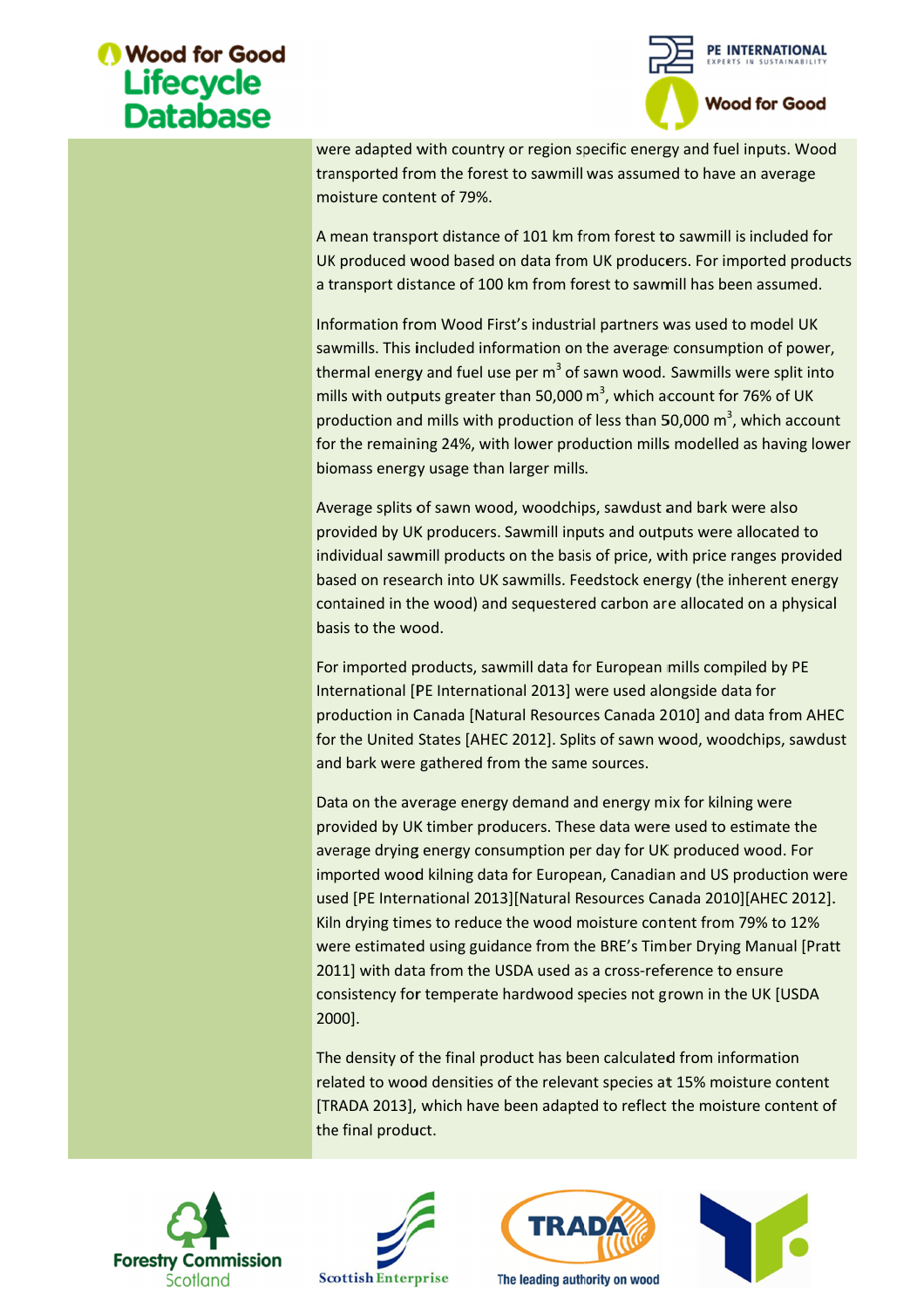

Transport to customer from UK mills was 130 km based Transport to customer from UK mills was 130 km based on data on t<br>transport of timber construction products [DfT 2005]. For imported products, transport to UK customers was calculated based on: products,

- Truck transport from one of the country's largest sawmills listed in rt of timber construction products [DfT 2005]. For imported<br>s, transport to UK customers was calculated based on:<br>Truck transport from one of the country's largest sawmills listed in<br>the online Sawmill Database [Sawmill DB port or where no sawmill is listed, from a heavily forested region in the country to a large national port. Truck transport from one of the country's largest sawmills<br>the online Sawmill Database [Sawmill DB 20114] to a large<br>port or where no sawmill is listed, from a heavily forested i<br>the country to a large national port.<br>Sea t
- Sea transport from the designated port to Hull, Felixstowe,<br>Southampton or Liverpool (dependent on country of origin) Southampton or Liverpool (dependent on country of origin)
- Transp Transport of 130 km from port to customer [DfT 2005]

For imported temperate hardwood average transport is 7663 km by sea and<br>508 km by road. For imported tropical hardwood average transport is 10081 508 km by road. For imported tropical hardwood average transport is 10081 km by sea and 528 km by road.

km by sea and 528 km by road.<br>Product use and maintenance have of potential uses and consequently the high level of uncertainty surrounding this stage of the lifecycle. this stage of the lifecycle. by road. For imported tropical hardwood average transport is 10081<br>be a and 528 km by road.<br>use and maintenance have not been included due to the wide range<br>tial uses and consequently the high level of uncertainty surround For imported temperate hardwood average transport is 7663 km by sea and 508 km by road. For imported tropical hardwood average transport is 10081 km by sea and 528 km by road.<br>Product use and maintenance have not been incl port or where no sawmill is listed, from a heavily forested region in<br>the country to a large national port.<br>**•** Sea transport from the designated port to Hull, Felixstowe,<br>Southampton or Liverpool (dependent on country of

End End-of-life data are provided for three scenarios: 100% of wood waste to End-of-life data are provided for three scenarios: 100% of wood waste to<br>recycling, 100% of wood waste to incineration with energy recovery and 100% of wood waste to landfill. Wood transport distances to landfill and<br>recycling of 25km and 21km were taken from survey data related to recycling of 25km and 21km were taken from survey data related to construction end of life practices in the UK compiled by BRE [BRE 2013]. recycling, 100% of wood waste to incineration with energy recovery and<br>100% of wood waste to landfill. Wood transport distances to landfill and<br>recycling of 25km and 21km were taken from survey data related to<br>construction on average transport to one of an estimated 25 suitable biomass or waste to--energy plants. this stage of the lifecycle.<br>End-of-life data are provided for three scenarios: 100% of wood waste<br>recycling, 100% of wood waste to incineration with energy recovery an energy recovery plants was estimated to be 46km<br>rt to one of an estimated 25 suitable biomass or w<br>ion is modelled based on the MELMod model for l<br>.. The values used in this project take into account 0% of wood waste to incineration with energy recovery and<br>d waste to landfill. Wood transport distances to landfill and<br>5km and 21km were taken from survey data related to<br>end of life practices in the UK compiled by BRE [B 100% of wood waste to landfill. Wood transport distances to landfill and recycling of 25km and 21km were taken from survey data related to construction end of life practices in the UK compiled by BRE [BRE 2013]. Transport ed on data on the<br>
For imported<br>
pased on:<br>
gest sawmills listed in<br>
14] to a large nationa<br>
wily forested region ir<br>
III, Felixstowe,<br>
untry of origin)<br>
DfT 2005]<br>
t is 7663 km by sea an<br>
rage transport is 1008<br>
d due to

Landfill gas production is modelled based on the MELMod model for landfill emissions in the UK. The values used in this project take into account improvements to the assumptions regarding organic carbon degradation suggested by Eunomia as a result of their review of MELMod for DEFRA [Eunomia 2011]. Using typical values for cellulose, hemicellulose and lignin, an organic carbon conversion of 38.5% has been calculated. The landfill gas is assumed to have a 50:50 methane to carbon dioxide ratio by volume. The landfill is assumed to be a modern "Type 3" landfill (large modern landfill landfill is assumed to be a modern "Type 3" landfill (large modern landfill<br>with comprehensive gas collection) with a landfill gas extraction efficiency of 50%. Transport to customer from UK mills was 130 Km based on data on the may as the may a measure to strongtochy customers transport of timeler construction products [OfT 2005]. For imported<br>products, transport for UK customer to-energy plants.<br>Landfill gas production is modelled based on the MELMod model for landfill<br>emissions in the UK. The values used in this project take into account<br>improvements to the assumptions regarding organic carbon d port or where no sawmill is listed, from a heavily forested region in<br>the country to a large national port.<br>Sustanyont from the designated port of Hull, Felixstowe,<br>Sustainapport for the relations of the suspect of the Hul to customer from UK mills was 130 km based on data<br>of thinber construction products [DfT 2005]. For imp<br>transport to UK customers was calculated based on:<br>the transport to UK customers was calculated based on:<br>uck transpor suggested by Eunomia as a result of their review of MELMod for DEFRA<br>[Eunomia 2011]. Using typical values for cellulose, hemicellulose and lignin,<br>an organic carbon conversion of 38.5% has been calculated. The landfill gas Consideration and the used on data on the<br>non-products [DFT 2005]. For imported<br>omers was calculated based on:<br>ne of the country's largest sawmills listed<br>base [Sawmill DB 20114] to a large nation<br>ill is listed, from a hea [Eunomia 2011]. Using typical values for cellulose, hemicellulose and lignin,<br>an organic carbon conversion of 38.5% has been calculated. The landfill gas<br>is assumed to have a 50:50 methane to carbon dioxide ratio by volume al values for cellulose, hemicellulose and lignin,<br>on of 38.5% has been calculated. The landfill gas<br>methane to carbon dioxide ratio by volume. The<br>nodern "Type 3" landfill (large modern landfill<br>lection) with a landfill g

Wood waste sent for recycling is assumed to be used as woodchips and is assigned credits related to the avoided production of woodchips from virgin hardwood.







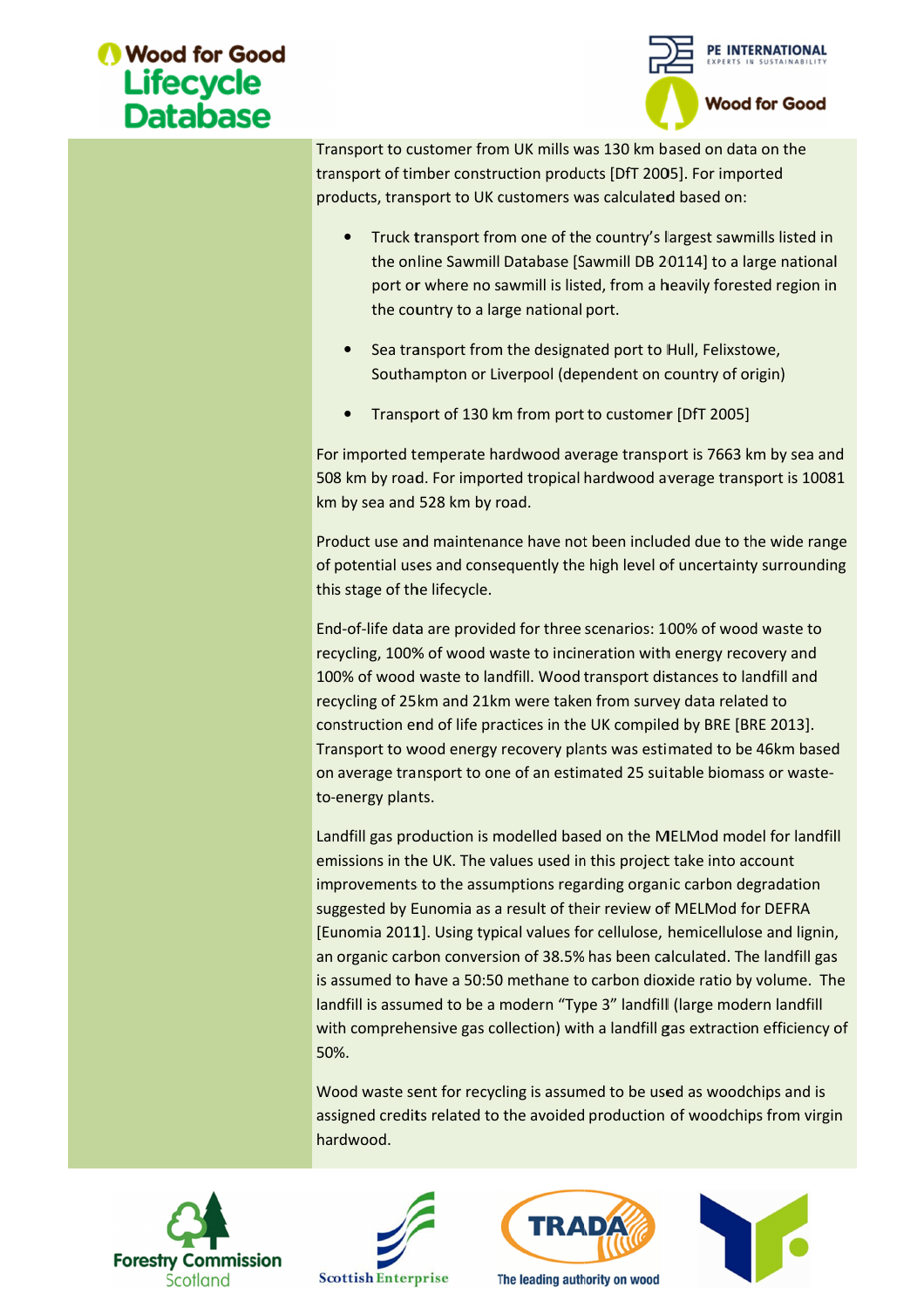

Environmental Parameters Derived from Parameters Derived

## Production & Distribution (Cradle-to-Site)

| <b>Environmental Parameters Derived from the LCA</b>                                                              |                            |                                |                                                             |
|-------------------------------------------------------------------------------------------------------------------|----------------------------|--------------------------------|-------------------------------------------------------------|
| <b>Production &amp; Distribution (Cradle-to-Site)</b>                                                             |                            |                                |                                                             |
| <b>Parameters describing environmental impacts</b>                                                                | <b>Units</b>               | <b>Production</b><br>$(A1-A3)$ | <b>Distribution and</b><br><b>Installation</b><br>$(A4-A5)$ |
| <b>Global Warming Potential</b>                                                                                   | kg CO <sub>2</sub> eq.     | $-878$                         | 103                                                         |
| <b>Ozone Depletion Potential</b>                                                                                  | kg CFC11 eq.               | 3.70E-08                       | 3.65E-10                                                    |
| <b>Acidification Potential</b>                                                                                    | kg SO2 eq.                 | 1.13                           | 2.42                                                        |
| <b>Eutrophication Potential</b>                                                                                   | kg PO4 eq.                 | 0.148                          | 0.258                                                       |
| <b>Photochemical Ozone Creation Potential</b>                                                                     | kg Ethene eq.              | 0.595                          | 0.0985                                                      |
| <b>Abiotic Depletion Potential (Elements)</b>                                                                     | kg Sb eq.                  | 1.82E-05                       | 2.75E-06                                                    |
| <b>Abiotic Depletion Potential (Fossil)</b>                                                                       | <b>MJ</b>                  | 2530                           | 1300                                                        |
| <b>Parameters describing primary energy</b>                                                                       | <b>Units</b>               | <b>Production</b><br>$(A1-A3)$ | <b>Distribution and</b><br><b>Installation</b><br>$(A4-A5)$ |
| Use of renewable primary energy excluding renewable<br>primary energy resources used as raw materials             | MJ, net<br>calorific value | 328                            | 12.2                                                        |
| Use of renewable primary energy resources used as raw<br>materials                                                | MJ, net<br>calorific value | 11300                          | $\pmb{0}$                                                   |
| Total use of renewable primary energy resources                                                                   | MJ, net<br>calorific value | 11600                          | 12.2                                                        |
| Use of non-renewable primary energy excluding non-<br>renewable primary energy resources used as raw<br>materials | MJ, net<br>calorific value | 2840                           | 1300                                                        |
| Use of non-renewable primary energy resources used as<br>raw materials                                            | MJ, net<br>calorific value | $\mathbf{0}$                   | $\pmb{0}$                                                   |
| Total use of non-renewable primary energy resources                                                               | MJ, net<br>calorific value | 2840                           | 1300                                                        |
| Use of secondary material                                                                                         | kg                         | $\mathbf{0}$                   | $\overline{0}$                                              |
| Use of renewable secondary fuels                                                                                  | MJ, net<br>calorific value | $\mathbf 0$                    | $\mathbf 0$                                                 |
| Use of non-renewable secondary fuels                                                                              | MJ, net<br>calorific value | $\mathbf 0$                    | $\overline{0}$                                              |
| Net use of fresh water                                                                                            | m <sup>3</sup>             | 0.786                          | 0.0135                                                      |
| Other environmental information describing waste<br>categories                                                    | <b>Units</b>               | <b>Production</b><br>$(A1-A3)$ | <b>Distribution and</b><br><b>Installation</b><br>$(A4-A5)$ |
| <b>Hazardous waste disposed</b>                                                                                   | kg                         | 0.0787                         | 0.00175                                                     |
| Non-hazardous waste disposed                                                                                      | kg                         | 1.40                           | 0.0370                                                      |
| <b>Radioactive waste disposed</b>                                                                                 | kg                         | 0.123                          | 0.00159                                                     |
| Other environmental information describing output<br>flows                                                        | <b>Units</b>               | <b>Production</b><br>$(A1-A3)$ | <b>Distribution and</b><br><b>Installation</b><br>$(A4-A5)$ |
| <b>Components for re-use</b>                                                                                      | kg                         | $\mathbf{0}$                   | $\mathbf{0}$                                                |
| <b>Materials for recycling</b>                                                                                    | kg                         | $\bf{0}$                       | 0                                                           |
| <b>Materials for energy recovery</b>                                                                              | kg                         | $\boldsymbol{0}$               | $\mathbf{0}$                                                |
| <b>Exported energy</b>                                                                                            | MJ per energy<br>carrier   | 0                              | $\mathbf 0$                                                 |







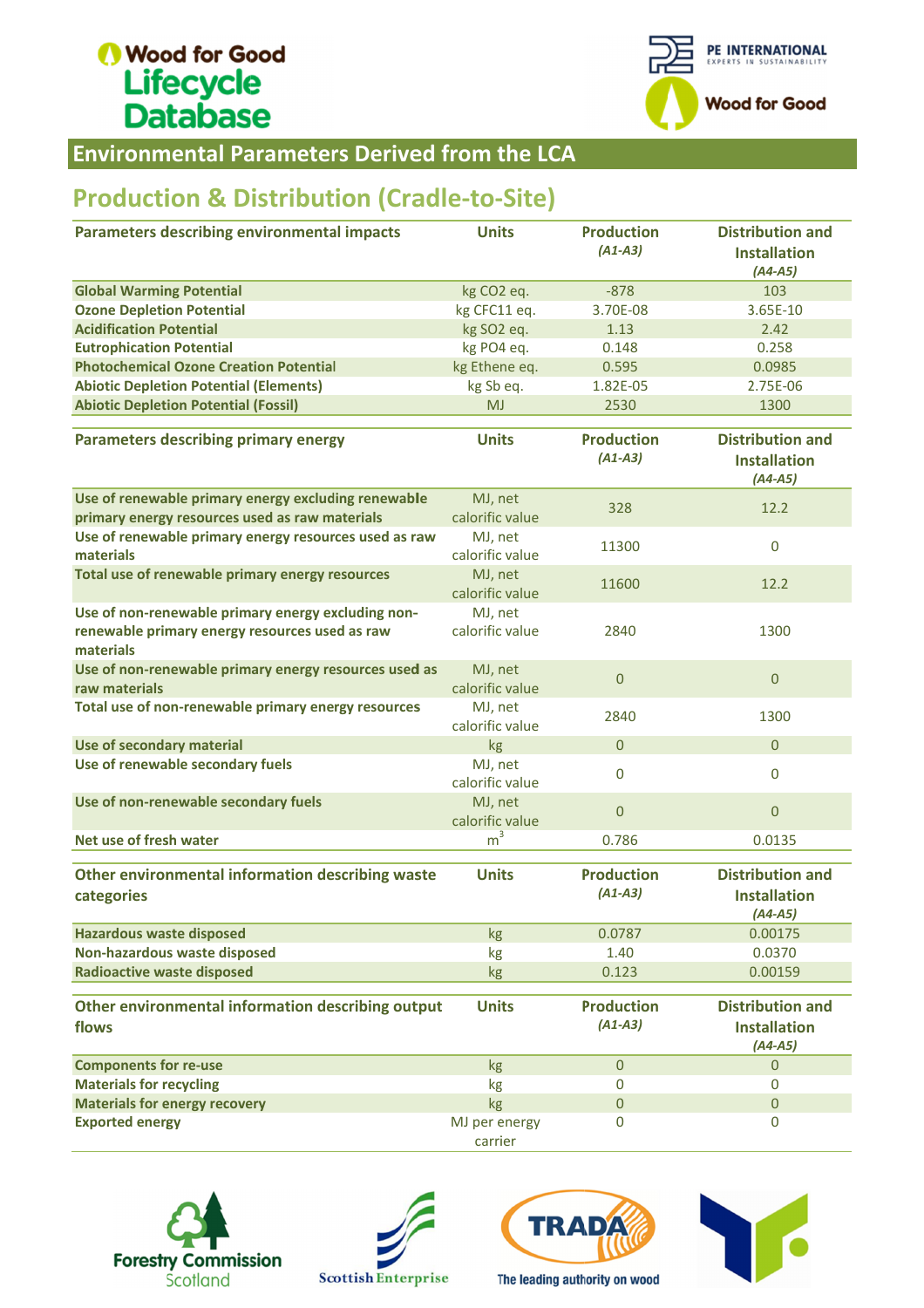

### **Environmental Parameters Derived from the LCA**

### End End-of-Life

| <b>Parameters describing</b>                            | <b>Units</b>           |                 | 100% Recycling |             | 100% Energy   | 100% Landfill |              |  |
|---------------------------------------------------------|------------------------|-----------------|----------------|-------------|---------------|---------------|--------------|--|
| environmental impacts                                   |                        | <b>Recovery</b> |                |             |               |               |              |  |
|                                                         |                        | End-of-Life     | Material and   | End-of-Life | Material and  | End-of-Life   | Material and |  |
|                                                         |                        | Processing      | Energy         | Processing  | Energy        | Processing    | Energy       |  |
|                                                         |                        | $(C1-C4)$       | <b>Credits</b> | $(C1-C4)$   | Credits       | $(C1-C4)$     | Credits      |  |
|                                                         |                        |                 | (D)            |             | (D)           |               | (D)          |  |
| <b>Global Warming Potential</b>                         | kg CO <sub>2</sub> eq. | 1100            | $-16.4$        | 1100        | $-840$        | 1290          | $-109$       |  |
| <b>Ozone Depletion Potential</b>                        | kg CFC11 eq.           | $3.53E-10$      | $-4.4E-10$     | 3.54E-10    | $-3.60E - 08$ | 5.16E-10      | $-6.50E-09$  |  |
| <b>Acidification Potential</b>                          | kg SO <sub>2</sub> eq. | 0.0635          | $-0.0819$      | 1.16        | $-2.18$       | 2.08          | $-0.372$     |  |
| <b>Eutrophication Potential</b>                         | kg PO4 eq.             | 0.0103          | $-0.0152$      | 0.228       | $-0.194$      | 0.153         | $-0.0313$    |  |
| <b>Photochemical Ozone Creation</b><br><b>Potential</b> | kg Ethene<br>eq.       | 0.00265         | $-0.00398$     | 0.117       | $-0.135$      | 0.314         | $-0.0212$    |  |
| <b>Abiotic Depletion Potential</b><br>(Elements)        | kg Sb eq.              | 5.39E-07        | $-3.20E - 07$  | 5.65E-07    | $-2.00E - 05$ | $9.54E - 06$  | $-3.2E - 06$ |  |
| <b>Abiotic Depletion Potential</b><br>(Fossil)          | MJ                     | 375             | $-212$         | 408         | $-11700$      | 997           | $-1390$      |  |
|                                                         |                        |                 |                |             |               |               |              |  |

| <b>End-of-Life</b>                                                                                                  |                               |                                        |                                                 |                                |                                                      |                                        |                                                        |
|---------------------------------------------------------------------------------------------------------------------|-------------------------------|----------------------------------------|-------------------------------------------------|--------------------------------|------------------------------------------------------|----------------------------------------|--------------------------------------------------------|
| <b>Parameters describing</b><br>environmental impacts                                                               | <b>Units</b>                  |                                        | 100% Recycling                                  | 100% Energy<br><b>Recovery</b> |                                                      | 100% Landfill                          |                                                        |
|                                                                                                                     |                               | End-of-Life<br>Processing<br>$(C1-C4)$ | <b>Material and</b><br>Energy<br>Credits<br>(D) | Processing<br>$(C1-C4)$        | End-of-Life Material and<br>Energy<br>Credits<br>(D) | End-of-Life<br>Processing<br>$(C1-C4)$ | <b>Material and</b><br>Energy<br>Credits<br>(D)        |
| <b>Global Warming Potential</b>                                                                                     | kg CO <sub>2</sub> eq.        | 1100                                   | $-16.4$                                         | 1100                           | $-840$                                               | 1290                                   | $-109$                                                 |
| <b>Ozone Depletion Potential</b>                                                                                    | kg CFC11 eq.                  | 3.53E-10                               | $-4.4E-10$                                      | 3.54E-10                       | $-3.60E-08$                                          | 5.16E-10                               | $-6.50E-09$                                            |
| <b>Acidification Potential</b>                                                                                      | kg SO2 eq.                    | 0.0635                                 | $-0.0819$                                       | 1.16                           | $-2.18$                                              | 2.08                                   | $-0.372$                                               |
| <b>Eutrophication Potential</b>                                                                                     | kg PO4 eq.                    | 0.0103                                 | $-0.0152$                                       | 0.228                          | $-0.194$                                             | 0.153                                  | $-0.0313$                                              |
| <b>Photochemical Ozone Creation</b>                                                                                 | kg Ethene                     |                                        |                                                 |                                |                                                      |                                        |                                                        |
| <b>Potential</b>                                                                                                    | eq.                           | 0.00265                                | $-0.00398$                                      | 0.117                          | $-0.135$                                             | 0.314                                  | $-0.0212$                                              |
| <b>Abiotic Depletion Potential</b><br>(Elements)                                                                    | kg Sb eq.                     | 5.39E-07                               | $-3.20E - 07$                                   | 5.65E-07                       | $-2.00E - 05$                                        | 9.54E-06                               | $-3.2E - 06$                                           |
| <b>Abiotic Depletion Potential</b><br>(Fossil)                                                                      | <b>MJ</b>                     | 375                                    | $-212$                                          | 408                            | $-11700$                                             | 997                                    | $-1390$                                                |
| <b>Parameters describing</b><br>environmental impacts                                                               | <b>Units</b>                  |                                        | 100% Recycling                                  |                                | 100% Energy<br><b>Recovery</b>                       | 100% Landfill                          |                                                        |
|                                                                                                                     |                               | End-of-Life<br>Processing<br>$(C1-C4)$ | <b>Material and</b><br>Energy<br>Credits<br>(D) | Processing<br>$(C1-C4)$        | End-of-Life Material and<br>Energy<br>Credits<br>(D) | End-of-Life<br>Processing<br>$(C1-C4)$ | <b>Material and</b><br><b>Energy</b><br>Credits<br>(D) |
| Use of renewable primary energy                                                                                     | MJ, net                       |                                        |                                                 |                                |                                                      |                                        |                                                        |
| excluding renewable primary<br>energy resources used as raw<br>materials                                            | calorific<br>value            | 6.37                                   | $-6.85$                                         | 11300                          | $-556$                                               | 32.6                                   | $-100$                                                 |
| Use of renewable primary energy<br>resources used as raw materials                                                  | MJ, net<br>calorific<br>value | $-11300$                               | $\mathbf{0}$                                    | $-11300$                       | $\mathbf{0}$                                         | $\mathbf 0$                            | $\mathbf{0}$                                           |
| <b>Total use of renewable primary</b><br>energy resources                                                           | MJ, net<br>calorific<br>value | $-11300$                               | $-6.85$                                         | 6.39                           | $-556$                                               | 32.6                                   | $-100$                                                 |
| Use of non-renewable primary<br>energy excluding non-renewable<br>primary energy resources used as<br>raw materials | MJ, net<br>calorific<br>value | 395                                    | $-237$                                          | 428                            | $-13800$                                             | 1020                                   | $-1760$                                                |
| Use of non-renewable primary<br>energy resources used as raw<br>materials                                           | MJ, net<br>calorific<br>value | 0                                      | $\mathbf 0$                                     | $\mathbf 0$                    | $\overline{0}$                                       | $\mathbf 0$                            | $\mathbf 0$                                            |
| <b>Total use of non-renewable</b><br>primary energy resources                                                       | MJ, net<br>calorific<br>value | 395                                    | $-237$                                          | 428                            | $-13800$                                             | 1020                                   | $-1760$                                                |
| Use of secondary material                                                                                           | kg                            | 0                                      | 698*                                            | 0                              | 0                                                    | $\boldsymbol{0}$                       | 0                                                      |
| Use of renewable secondary fuels                                                                                    | MJ, net<br>calorific<br>value | $\mathsf O$                            | $\mathbf{0}$                                    | $\boldsymbol{0}$               | $\boldsymbol{0}$                                     | $\boldsymbol{0}$                       | $\boldsymbol{0}$                                       |
| Use of non-renewable secondary<br>fuels                                                                             | MJ, net<br>calorific<br>value | $\mathsf 0$                            | $\mathbf 0$                                     | $\boldsymbol{0}$               | 0                                                    | $\mathbf 0$                            | 0                                                      |
| Net use of fresh water                                                                                              | m <sup>3</sup>                | 0.0325                                 | $-0.0274$                                       | 0.763                          | $-2.31$                                              | $-0.654$                               | $-0.415$                                               |







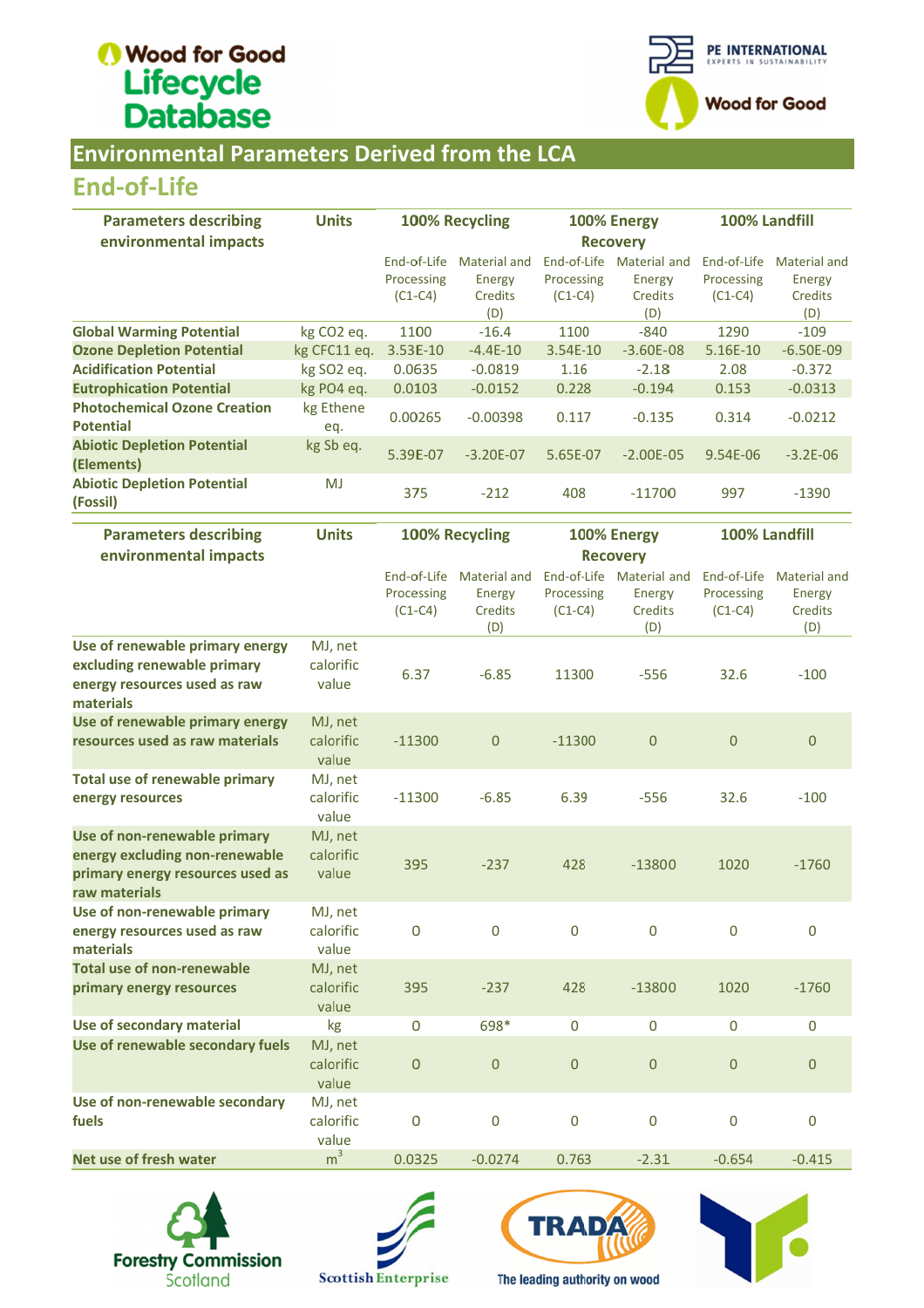

| <b>Parameters describing</b>            | <b>Units</b> |                 | 100% Recycling |             | 100% Energy     | 100% Landfill  |                     |
|-----------------------------------------|--------------|-----------------|----------------|-------------|-----------------|----------------|---------------------|
| environmental impacts                   |              | <b>Recovery</b> |                |             |                 |                |                     |
|                                         |              | End-of-Life     | Material and   | End-of-Life | Material and    | End-of-Life    | Material and        |
|                                         |              | Processing      | Energy         | Processing  | Energy          | Processing     | Energy              |
|                                         |              | $(C1-C4)$       | Credits        | $(C1-C4)$   | <b>Credits</b>  | $(C1-C4)$      | Credits             |
|                                         |              |                 | (D)            |             | (D)             |                | (D)                 |
| Hazardous waste disposed                | kg           | 0.0084          | $-0.0103$      | 0.00843     | $-0.88$         | 0.0229         | $-0.159$            |
| Non-hazardous waste disposed            | <b>kg</b>    | 0.0681          | $-0.196$       | 0.0682      | $-3.33$         | 310            | $-0.508$            |
| <b>Radioactive waste disposed</b>       | kg           | 0.00806         | $-0.00995$     | 0.00809     | $-0.848$        | 0.0109         | $-0.153$            |
|                                         |              |                 |                |             |                 |                |                     |
| <b>Parameters describing</b>            | <b>Units</b> |                 | 100% Recycling |             | 100% Energy     | 100% Landfill  |                     |
| environmental impacts                   |              |                 |                |             | <b>Recovery</b> |                |                     |
|                                         |              | End-of-Life     | Material and   | End-of-Life | Material and    | End-of-Life    | <b>Material and</b> |
|                                         |              | Processing      | Energy         | Processing  | Energy          | Processing     | Energy              |
|                                         |              | $(C1-C4)$       | Credits        | $(C1-C4)$   | Credit:s        | $(C1-C4)$      | Credits             |
|                                         |              |                 | (D)            |             | (D)             |                | (D)                 |
| <b>Components for re-use</b>            | kg           | 0               | $\Omega$       | $\Omega$    | $\Omega$        | 0              | $\Omega$            |
| <b>Materials for recycling</b>          | kg           | 698             | $\Omega$       | $\Omega$    | $\Omega$        | $\overline{0}$ | $\Omega$            |
| <b>Materials for energy recovery</b>    | kg           | $\Omega$        | $\Omega$       | $\Omega$    | 0               | O              | $\Omega$            |
| <b>Exported energy from Electricity</b> | <b>MJ</b>    | $\Omega$        | $\Omega$       | 3870        | $\overline{0}$  | 700            | $\Omega$            |
| <b>Exported energy from Thermal</b>     | MJ           |                 |                |             |                 |                |                     |
| <b>Energy</b>                           |              | 0               | $\mathbf 0$    | 3870        | 0               | 0              | 0                   |

\*Represents use of secondary material in next product system